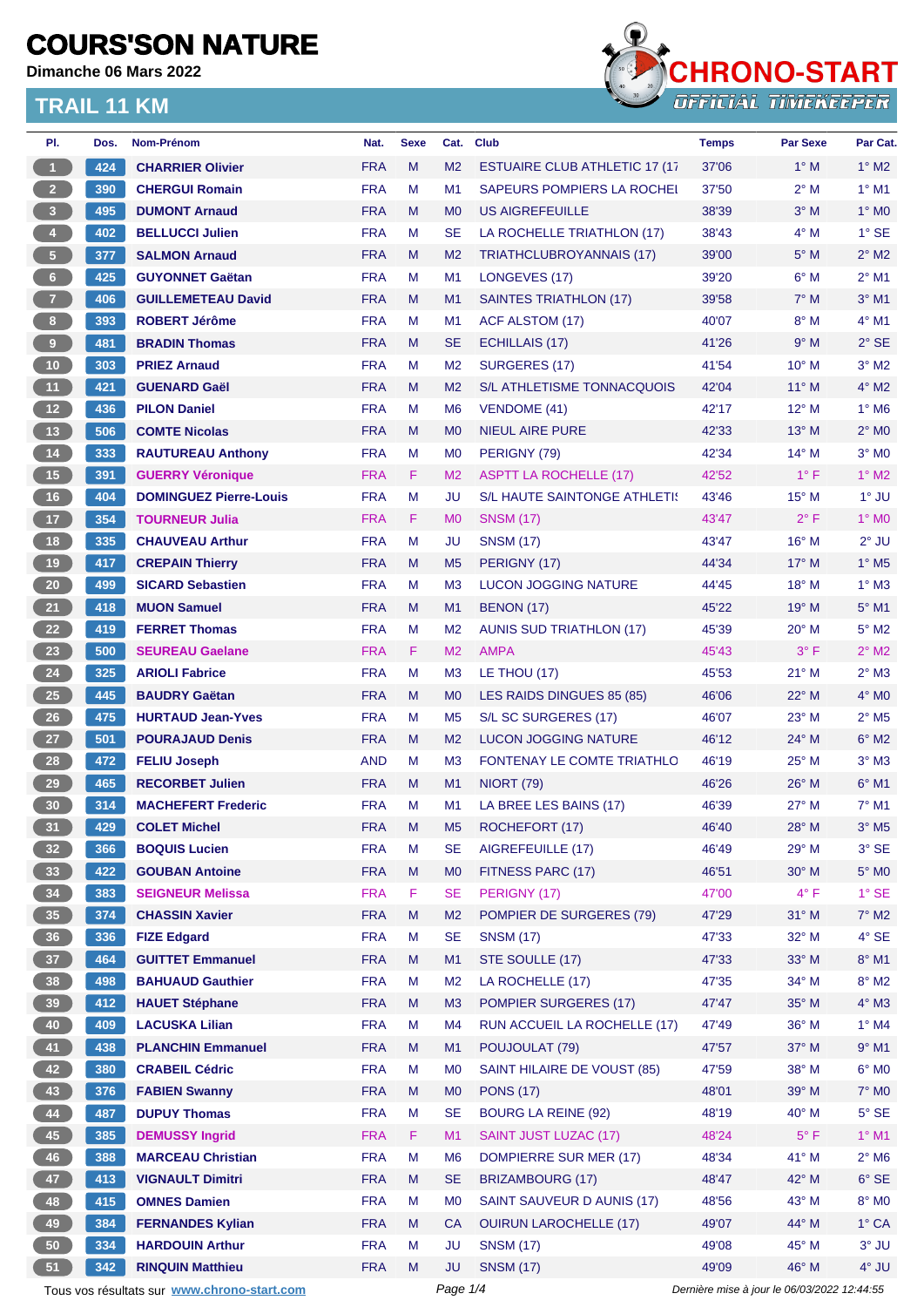**Dimanche 06 Mars 2022**



| PI.             | Dos. | Nom-Prénom                                  | Nat.       | <b>Sexe</b> | Cat.           | <b>Club</b>                          | <b>Temps</b>                                | Par Sexe       | Par Cat.                 |
|-----------------|------|---------------------------------------------|------------|-------------|----------------|--------------------------------------|---------------------------------------------|----------------|--------------------------|
| 52              | 356  | <b>THEBAULT Eric</b>                        | <b>FRA</b> | M           | M <sub>2</sub> | <b>BOUHET (17)</b>                   | 49'13                                       | $47^\circ$ M   | $9°$ M <sub>2</sub>      |
| 53              | 363  | <b>RAJEAU Maud</b>                          | <b>FRA</b> | F           | M1             | LA ROCHELLE (17)                     | 49'49                                       | $6^{\circ}$ F  | $2^{\circ}$ M1           |
| 54              | 491  | <b>BOUBET Noella</b>                        | <b>FRA</b> | F           | MЗ             | <b>VO2 BESSINES</b>                  | 49'57                                       | $7^\circ$ F    | $1^\circ$ M3             |
| 55              | 446  | <b>FLEURET Claude</b>                       | <b>FRA</b> | M           | M <sub>5</sub> | VO2 BESSINES (85)                    | 49'57                                       | 48° M          | $4^\circ$ M <sub>5</sub> |
| 56              | 330  | <b>VIGOT Pierre</b>                         | <b>FRA</b> | M           | <b>SE</b>      | LA ROCHELLE (17)                     | 50'02                                       | $49^\circ$ M   | $7°$ SE                  |
| 57              | 332  | <b>BILBAO Astrid</b>                        | <b>FRA</b> | F           | <b>SE</b>      | LA ROCHELLE (17)                     | 50'02                                       | $8^{\circ}$ F  | $2°$ SE                  |
| 58              | 353  | <b>VERDENAL Clémence</b>                    | <b>FRA</b> | F           | ES             | <b>SNSM (17)</b>                     | 50'14                                       | $9^{\circ}$ F  | $1^\circ$ ES             |
| 59              | 360  | <b>MAURIZOT Benoit</b>                      | <b>FRA</b> | M           | M <sub>2</sub> | <b>SNSM (17)</b>                     | 50'16                                       | 50° M          | $10^{\circ}$ M2          |
| 60              | 450  | <b>RUHLMANN Raphael</b>                     | <b>FRA</b> | M           | M1             | SAINTES (17)                         | 50'21                                       | $51^\circ$ M   | $10^{\circ}$ M1          |
| 61              | 394  | <b>JACUZZI Romain</b>                       | <b>FRA</b> | M           | M <sub>0</sub> | <b>CPM (17)</b>                      | 50'23                                       | 52° M          | $9°$ M <sub>0</sub>      |
| 62              | 433  | <b>DESHAYES Sonia</b>                       | <b>FRA</b> | F           | M <sub>2</sub> | LA ROCHELLE (17)                     | 50'34                                       | $10^{\circ}$ F | $3°$ M2                  |
| 63              | 493  | <b>COUTIN Dominique</b>                     | <b>FRA</b> | M           | M4             |                                      | 50'46                                       | 53° M          | $2^{\circ}$ M4           |
| 64              | 459  | <b>NOUGUE Arthur</b>                        | <b>FRA</b> | M           | ES             | COURCON (17)                         | 51'07                                       | $54^{\circ}$ M | $1^\circ$ ES             |
| 65              | 337  | <b>GAUTIER Nathan</b>                       | <b>FRA</b> | M           | JU             | <b>SNSM (17)</b>                     | 51'17                                       | $55^{\circ}$ M | $5^\circ$ JU             |
| 66              | 362  | <b>CHAIZEMARTIN Emilie</b>                  | <b>FRA</b> | F           | M <sub>0</sub> | <b>TEAM TRAIL 17 (17)</b>            | 51'34                                       | $11^{\circ}$ F | $2^{\circ}$ MO           |
| 67              | 378  | <b>SALMON GANDONNIERE Titouan</b>           | <b>FRA</b> | M           | <b>CA</b>      | <b>EPARGNES (17)</b>                 | 51'37                                       | $56^{\circ}$ M | $2°$ CA                  |
| 68              | 318  | <b>VIOLEAU Alexandre</b>                    | <b>FRA</b> | M           | M1             | COURCON (17)                         | 51'42                                       | 57° M          | $11^{\circ}$ M1          |
| 69              | 349  | <b>HOWELL Alexander</b>                     | <b>FRA</b> | M           | JU             | <b>SNSM (17)</b>                     | 52'06                                       | 58° M          | $6^{\circ}$ JU           |
| 70              | 372  | <b>BABIN Valentin</b>                       | <b>FRA</b> | M           | M <sub>5</sub> | MAILLE (85)                          | 52'08                                       | 59° M          | $5^\circ$ M5             |
| 71              | 339  | <b>MARISSAL Enzo</b>                        | <b>FRA</b> | M           | JU             | <b>SNSM (17)</b>                     | 52'08                                       | $60^{\circ}$ M | 7° JU                    |
| 72              | 423  | <b>PEROCHAIN Manuel</b>                     | <b>FRA</b> | M           | M <sub>2</sub> | S/L ATHLETISME TONNACQUOIS           | 52'11                                       | 61° M          | 11° M2                   |
| 73              | 456  | <b>MAQUIN-MAISONNEUVE Amélia</b>            | <b>FRA</b> | F           | M <sub>0</sub> | DOMPIERRE SUR MER (17)               | 52'12                                       | $12^{\circ}$ F | $3°$ M <sub>0</sub>      |
| 74              | 457  | <b>MAISONNEUVE Benjamin</b>                 | <b>FRA</b> | M           | M1             | DOMPIERRE SUR MER (17)               | 52'14                                       | 62° M          | 12° M1                   |
| 75              | 322  | <b>CONTENSON Jean-Marc</b>                  | <b>FRA</b> | M           | M <sub>1</sub> | S/L ATHLETISME TONNACQUOIS           | 52'16                                       | 63° M          | $13^{\circ}$ M1          |
| 76              | 307  | <b>JUNG Michel</b>                          | <b>FRA</b> | M           | M7             | S/L SC SURGERES (17)                 | 52'25                                       | 64° M          | $1^\circ$ M7             |
| $\overline{77}$ | 403  | <b>ROULLIER Sébastien</b>                   | <b>FRA</b> | M           | M <sub>2</sub> | MDD17 (17)                           | 52'42                                       | 65° M          | 12° M2                   |
| 78              | 386  | <b>DEMUSSY Michael</b>                      | <b>FRA</b> | M           | M <sub>3</sub> | SAINT JUST LUZAC (17)                | 52'50                                       | $66^{\circ}$ M | $5^\circ$ M3             |
| 79              | 508  | <b>VRIGNON Nathalie</b>                     | <b>FRA</b> | F           | M <sub>3</sub> | <b>TEAM OUIN OUIN</b>                | 53'17                                       | $13^{\circ}$ F | $2^{\circ}$ M3           |
| 80              | 343  | <b>SEKSEK Hugo</b>                          | <b>FRA</b> | M           | ES             | <b>SNSM (17)</b>                     | 53'28                                       | $67^\circ$ M   | $2^{\circ}$ ES           |
| 81              | 371  | <b>RAINTEAU Benjamin</b>                    | <b>FRA</b> | M           | <b>SE</b>      | <b>CLAM (17)</b>                     | 53'36                                       | 68° M          | 8° SE                    |
| 82              | 477  | <b>MIRANDA Sylvie</b>                       | <b>FRA</b> | F           | M <sub>2</sub> | <b>AUNISTRIATHLON (17)</b>           | 53'47                                       | $14^{\circ}$ F | $4^{\circ}$ M2           |
| 83              | 458  | <b>EYMOND Alexandre</b>                     | <b>FRA</b> | M           | M1             | RIVES DE L'YON (85)                  | 53'47                                       | 69° M          | 14° M1                   |
| 84              | 434  | <b>FOISSAC Anaïs</b>                        | <b>FRA</b> | F           | <b>SE</b>      | ANDILLY (17)                         | 54'15                                       | $15^{\circ}$ F | $3^\circ$ SE             |
| 85              | 305  | <b>RICCO David</b>                          | <b>FRA</b> | M           | M <sub>1</sub> | <b>NEGOTRUCK (17)</b>                | 54'16                                       | 70° M          | 15° M1                   |
| 86              | 340  | <b>MORIN Arthur</b>                         | <b>FRA</b> | ${\sf M}$   | <b>JU</b>      | <b>SNSM (17)</b>                     | 54'17                                       | 71° M          | 8° JU                    |
| 87              | 449  | <b>VOISIN Emmanuelle</b>                    | <b>FRA</b> | F           | M <sub>2</sub> | <b>ESTUAIRE CLUB ATHLETIC 17 (17</b> | 54'32                                       | $16^{\circ}$ F | $5^\circ$ M2             |
| 88              | 466  | <b>JOUVE Raphael</b>                        | <b>FRA</b> | M           | M <sub>0</sub> | CA PICTAVE (86)                      | 54'36                                       | 72° M          | 10° MO                   |
| 89              | 364  | <b>MOREAU Thierry</b>                       | <b>FRA</b> | M           | M4             | <b>GRANZAI GRIPT (79)</b>            | 54'43                                       | 73° M          | $3^{\circ}$ M4           |
| 90              | 470  | <b>GUICHETEAU Pascal</b>                    | <b>FRA</b> | M           | M <sub>2</sub> | COURCON (17)                         | 54'49                                       | 74° M          | 13° M2                   |
| 91              | 373  | <b>BERTHOME Valentin</b>                    | <b>FRA</b> | M           | JU             | ANDILLY (17)                         | 55'24                                       | 75° M          | $9°$ JU                  |
| 92              | 444  | <b>CARTESSE Jérémie</b>                     | <b>FRA</b> | M           | M <sub>2</sub> | SAINT CYR DU DORET (17)              | 55'28                                       | 76° M          | 14° M2                   |
| 93              | 462  | <b>TESSIER Sylvie</b>                       | <b>FRA</b> | F           | M <sub>5</sub> | DEBAUCHE 17 (17)                     | 55'30                                       | $17^\circ$ F   | $1^\circ$ M <sub>5</sub> |
| 94              | 375  | <b>FABIEN Audrey</b>                        | <b>FRA</b> | F           | M <sub>0</sub> | <b>PONS (17)</b>                     | 55'31                                       | $18^{\circ}$ F | $4^\circ$ MO             |
| 95              |      |                                             |            |             |                |                                      |                                             |                |                          |
|                 | 407  | <b>PHELIPPEAU Pascal</b>                    | <b>FRA</b> | M           | M <sub>3</sub> | <b>NEGOTRUCK (17)</b>                | 55'32                                       | 77° M          | $6^\circ$ M3             |
| 96              | 463  | <b>JOUSSELIN Remi</b>                       | <b>FRA</b> | M           | <b>JU</b>      | <b>COUR'SON NATURE (17)</b>          | 55'33                                       | 78° M          | $10^{\circ}$ JU          |
| 97              | 486  | <b>MROCSKOWSKI Michael</b>                  | <b>FRA</b> | M           | M <sub>3</sub> | <b>COURIR EN PAYS MARANDAIS (1)</b>  | 55'36                                       | 79° M          | $7°$ M3                  |
| 98              | 439  | <b>MORISSET Philippe</b>                    | <b>FRA</b> | M           | M <sub>3</sub> | ST SAUVEUR D'AUNIS (17)              | 55'40                                       | 80° M          | $8^\circ$ M3             |
| 99              | 448  | <b>BELLICAUD Claudine</b>                   | <b>FRA</b> | F           | M4             | S/L ATHLETISME TONNACQUOIS           | 55'40                                       | $19°$ F        | $1^\circ$ M4             |
| (100)           | 304  | <b>PHELIPPEAU Floriane</b>                  | <b>FRA</b> | F           | M <sub>2</sub> | <b>NEGOTRUCK (17)</b>                | 55'45                                       | $20^{\circ}$ F | $6^\circ$ M2             |
| 101             | 505  | <b>TCHAKMAKDJIAN Gwendoline</b>             | <b>FRA</b> | F           | SE             | <b>NIEUL AIRE PURE</b>               | 55'50                                       | $21^{\circ}$ F | 4° SE                    |
| $102$           | 489  | <b>POTY Aurélie</b>                         | <b>FRA</b> | F           | M1             | <b>SAINT PORCHAIRE (17)</b>          | 55'50                                       | 22°F           | $3°$ M1                  |
|                 |      | Tous vos résultats sur www.chrono-start.com |            |             | Page 2/4       |                                      | Dernière mise à jour le 06/03/2022 12:44:55 |                |                          |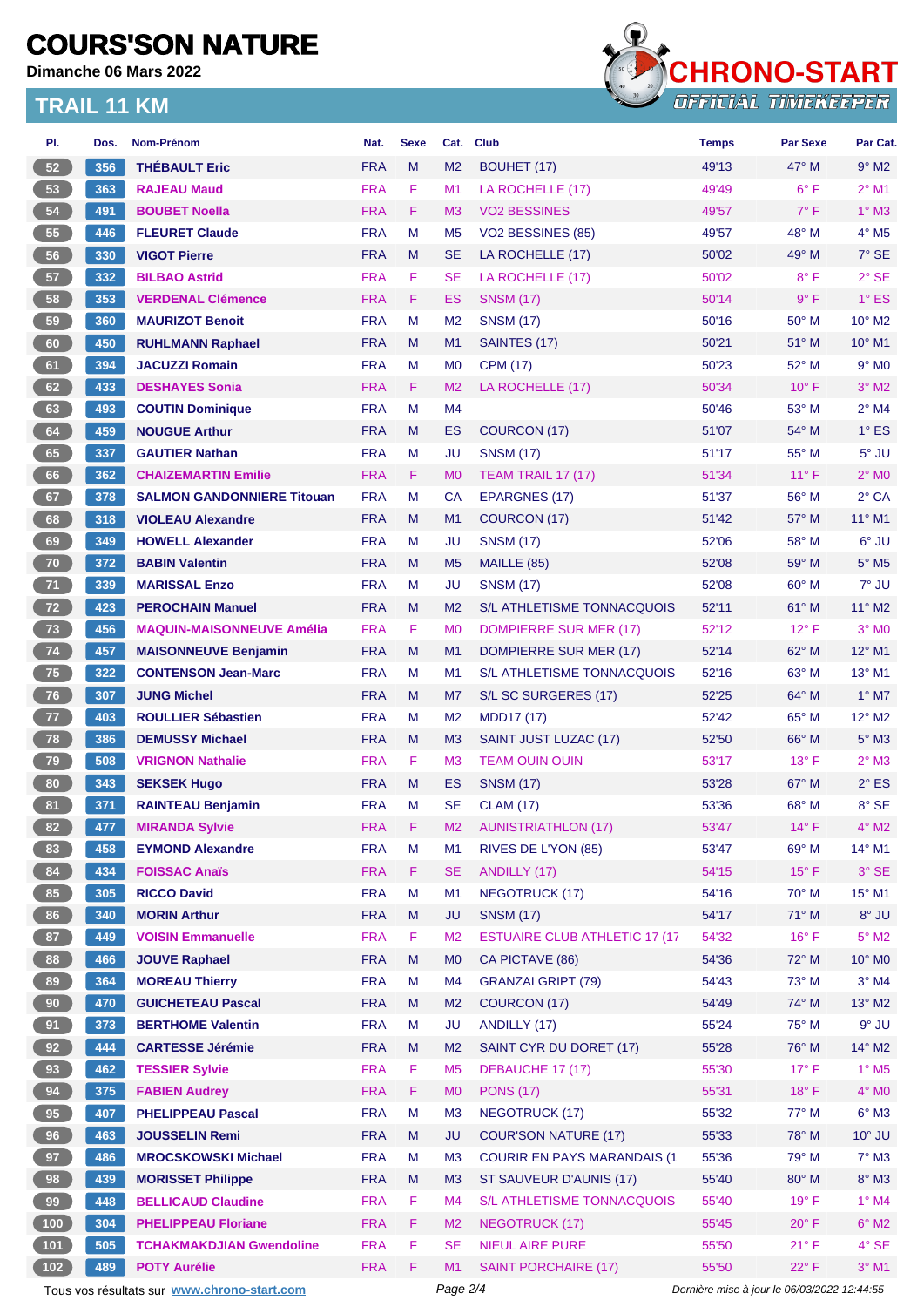**Dimanche 06 Mars 2022**



| PI.                                              | Dos. | Nom-Prénom                                  | Nat.       | <b>Sexe</b> | Cat.           | <b>Club</b>                          | <b>Temps</b> | <b>Par Sexe</b>                             | Par Cat.                  |
|--------------------------------------------------|------|---------------------------------------------|------------|-------------|----------------|--------------------------------------|--------------|---------------------------------------------|---------------------------|
| (103)                                            | 488  | <b>POTY Denis</b>                           | <b>FRA</b> | M           | M1             | <b>TEAM TRAIL 17 (17)</b>            | 55'50        | $81^\circ$ M                                | $16^{\circ}$ M1           |
| $\begin{array}{c} \hline 104 \end{array}$        | 468  | <b>LE BRIS Laetitia</b>                     | <b>FRA</b> | F           | M <sub>0</sub> | <b>CHAMPIGNY EN ROCHEREAU (86</b>    | 55'51        | $23^{\circ}$ F                              | $5^\circ$ MO              |
| 105                                              | 368  | <b>TURBIAZ Michel</b>                       | <b>FRA</b> | M           | M7             | US AIGREFEUILLE ATHLETISME (         | 56'09        | $82^{\circ}$ M                              | $2^{\circ}$ M7            |
| 106                                              | 482  | <b>DESCOURTIEUX Rémi</b>                    | <b>FRA</b> | М           | <b>SE</b>      | <b>NIORT (79)</b>                    | 56'12        | 83° M                                       | $9°$ SE                   |
| (107)                                            | 471  | <b>CORNILLOT CLEMENT Thierry</b>            | <b>FRA</b> | M           | M <sub>3</sub> | SAINTE SOULLE (17)                   | 56'17        | 84° M                                       | $9°$ M3                   |
| $\boxed{108}$                                    | 416  | <b>LABRADOR Joaquin</b>                     | <b>FRA</b> | М           | M7             | <b>NEANT (17)</b>                    | 56'19        | 85° M                                       | $3°$ M7                   |
| (109                                             | 401  | <b>SORIN Mickael</b>                        | <b>FRA</b> | M           | M <sub>2</sub> | CHAUCHE (85)                         | 56'20        | 86° M                                       | 15° M2                    |
| 110                                              | 323  | <b>MORIN Philippe</b>                       | <b>FRA</b> | М           | M <sub>2</sub> | <b>COURCON (17)</b>                  | 56'21        | $87^\circ$ M                                | $16^{\circ}$ M2           |
| (111)                                            | 324  | <b>GRELLIER Damien</b>                      | <b>FRA</b> | M           | M <sub>2</sub> | <b>RUNNING SAINTE-SOULLE (17)</b>    | 56'27        | 88° M                                       | $17^\circ$ M2             |
| $112$                                            | 460  | <b>DENIER Régis</b>                         | <b>FRA</b> | М           | M <sub>3</sub> | LA JARRIE (17)                       | 56'44        | $89^\circ$ M                                | 10° M3                    |
| (113)                                            | 430  | <b>DOUCINOT Vincent</b>                     | <b>FRA</b> | M           | M1             | NA (79)                              | 56'45        | $90^\circ$ M                                | 17° M1                    |
| (114)                                            | 420  | <b>LANDREIN Julien</b>                      | <b>FRA</b> | М           | <b>SE</b>      | LA JARNE (17)                        | 56'45        | 91° M                                       | $10^{\circ}$ SE           |
| (115)                                            | 467  | <b>DUCATILLION Matthieu</b>                 | <b>FRA</b> | M           | M <sub>0</sub> | SAINT-JEAN-DE-LIVERSAY (17)          | 56'46        | $92^\circ$ M                                | 11° MO                    |
| 116                                              | 461  | <b>GAUTREAU Clément</b>                     | <b>FRA</b> | М           | M <sub>0</sub> | SAINT JEAN DE LIVERSAY (17)          | 56'46        | $93^\circ$ M                                | $12^{\circ}$ MO           |
| $\boxed{117}$                                    | 408  | <b>DUVAL Anthony</b>                        | <b>FRA</b> | M           | M <sub>2</sub> | <b>CPM (17)</b>                      | 57'02        | 94° M                                       | $18^\circ$ M2             |
| $\begin{array}{c} \n \textbf{118}\n \end{array}$ | 369  | <b>LE ROCH Frédéric</b>                     | <b>FRA</b> | M           | M <sub>1</sub> | LE GUE D ALLERE (17)                 | 57'06        | 95° M                                       | 18° M1                    |
| (119)                                            | 427  | <b>PENNEC Virginie</b>                      | <b>FRA</b> | F.          | M1             | STADE NIORTAIS (79)                  | 57'19        | $24^{\circ}$ F                              | $4^{\circ}$ M1            |
| $120$                                            | 474  | <b>RICHARD Philippe</b>                     | <b>FRA</b> | M           | M <sub>2</sub> | COURCON (17)                         | 57'27        | 96° M                                       | 19° M2                    |
| (121)                                            | 395  | <b>NAU Valérie</b>                          | <b>FRA</b> | F           | M <sub>3</sub> | <b>NUAILLE D AUNIS (17)</b>          | 57'28        | $25^{\circ}$ F                              | $3°$ M $3$                |
| $\begin{array}{c} \n \text{122}\n \end{array}$   | 490  | <b>BONNIN Christian</b>                     | <b>FRA</b> | М           | M <sub>1</sub> | LE GUE D ALLERE (17)                 | 57'28        | $97^\circ$ M                                | $19^{\circ}$ M1           |
| $123$                                            | 483  | <b>GUILLEBEAUD Lola</b>                     | <b>FRA</b> | F.          | CA             | <b>FONTENAY VENDEE TRIATHLON</b>     | 57'29        | $26^{\circ}$ F                              | 1° CA                     |
| $124$                                            | 399  | <b>PINEAU Nicolas</b>                       | <b>FRA</b> | M           | M <sub>0</sub> | US AIGREFEUILLE ATHLETISME (         | 57'57        | 98° M                                       | $13^\circ$ M <sub>0</sub> |
| (125)                                            | 496  | <b>BANT Sophie</b>                          | <b>FRA</b> | F           | M <sub>3</sub> | <b>AS AIGREFEUILLE</b>               | 58'13        | $27^\circ$ F                                | $4^\circ$ M3              |
| $126$                                            | 507  | <b>STIFFLER Louise</b>                      | <b>FRA</b> | F           | <b>SE</b>      | <b>ATH. TONNACQUOIS</b>              | 58'14        | $28^{\circ}$ F                              | $5^\circ$ SE              |
| 127                                              | 389  | <b>CHEVROT Caroline</b>                     | <b>FRA</b> | F.          | M <sub>2</sub> | S/L ATHLETISME TONNACQUOIS           | 58'14        | $29^\circ$ F                                | $7^\circ$ M2              |
| $\boxed{128}$                                    | 432  | <b>IBANEZ Sandra</b>                        | <b>FRA</b> | F           | M <sub>2</sub> | <b>RUNNING SAINTE SOULLE (17)</b>    | 58'16        | $30^\circ$ F                                | $8^\circ$ M2              |
| (129)                                            | 435  | <b>SATONY David</b>                         | <b>FRA</b> | M           | M <sub>2</sub> | <b>RUNNING SAINTE SOULLE (17)</b>    | 58'17        | 99° M                                       | $20^\circ$ M2             |
| 130                                              | 315  | <b>BUR Patrice</b>                          | <b>FRA</b> | М           | M <sub>2</sub> | CLUB 1000 PATTES SURGERES (          | 58'43        | $100^\circ$ M                               | $21^\circ$ M2             |
| (131)                                            | 440  | <b>ELICES-REJON Jean-Baptiste</b>           | <b>FRA</b> | M           | M <sub>0</sub> | <b>AYTRE (17)</b>                    | 58'44        | $101^\circ$ M                               | $14^{\circ}$ MO           |
| 132                                              | 441  | <b>ELICES-REJON Valentin</b>                | <b>FRA</b> | М           | <b>SE</b>      | LA ROCHELLE (17)                     | 58'45        | $102^\circ$ M                               | $11^{\circ}$ SE           |
| (133)                                            | 502  | <b>QUINCONNEAU Emilie</b>                   | <b>FRA</b> | F           | M <sub>0</sub> | <b>ATH. TONNACQUOIS</b>              | 58'52        | $31^\circ$ F                                | 6° MO                     |
| 134                                              | 431  | <b>GUIGNOUARD Fabien</b>                    | <b>FRA</b> | M           | M <sub>2</sub> | S/L ATHLETISME TONNACQUOIS           | 58'52        | 103° M                                      | 22° M2                    |
| (135)                                            | 358  | <b>BOURDET Clarisse</b>                     | <b>FRA</b> | F           | <b>SE</b>      | <b>SNSM (17)</b>                     | 58'54        | 32° F                                       | $6°$ SE                   |
| $136$                                            | 301  | <b>BODIN Christophe</b>                     | <b>FRA</b> | М           | M <sub>3</sub> | SAINT JEAN DE LIVERSAY (17)          | 59'13        | 104° M                                      | $11^{\circ}$ M3           |
| (137)                                            | 345  | <b>METREAU Augustin</b>                     | <b>FRA</b> | M           | <b>JU</b>      | <b>SNSM (17)</b>                     | 59'21        | 105° M                                      | $11^\circ$ JU             |
| 138                                              | 328  | <b>BOUDRINGHIN Camille</b>                  | <b>FRA</b> | F           | M <sub>0</sub> | <b>MARANS (17)</b>                   | 59'30        | 33° F                                       | $7^\circ$ MO              |
| (139)                                            | 476  | <b>POMMIER Maxime</b>                       | <b>FRA</b> | M           | M <sub>0</sub> | USSEAU (79)                          | 59'31        | 106° M                                      | 15° MO                    |
| $\begin{array}{c} \hline 140 \end{array}$        | 367  | <b>TEMPEZ Logan</b>                         | <b>FRA</b> | M           | <b>SE</b>      | LAGORD (17)                          | 59'34        | 107° M                                      | $12^{\circ}$ SE           |
| (141)                                            | 405  | <b>LANGE Vanina</b>                         | <b>FRA</b> | F           | M <sub>2</sub> | <b>RIVES D'AUTISE (85)</b>           | 59'48        | $34^{\circ}$ F                              | $9°$ M2                   |
| $142$                                            | 480  | <b>BERNARD-RENON Sophie</b>                 | <b>FRA</b> | F           | M <sub>3</sub> | <b>CPM (17)</b>                      | 59'56        | 35° F                                       | $5^\circ$ M3              |
| (143)                                            | 485  | <b>THIECHART Françoise</b>                  | <b>FRA</b> | F           | M4             | <b>COURIR EN PAYS MARANDAIS (1)</b>  | 59'56        | 36°F                                        | $2^{\circ}$ M4            |
| $144$                                            | 494  | <b>BEGOUIN Emmanuel</b>                     | <b>FRA</b> | M           | M <sub>2</sub> | ST JEAN DE LIVERSAY (17)             | 1h00'31      | 108° M                                      | $23^\circ$ M2             |
| (145)                                            | 478  | <b>BEGOUIN Loann</b>                        | <b>FRA</b> | F.          | <b>ES</b>      | SAINT JEAN DE LIVERSAY (17)          | 1h00'31      | 37° F                                       | $2^{\circ}$ ES            |
| $146$                                            | 473  | <b>ROBERT Nadia</b>                         | <b>FRA</b> | F           | M1             | <b>OUDON (44)</b>                    | 1h00'44      | 38°F                                        | $5^\circ$ M1              |
| (147)                                            | 479  | <b>JACQUES Gaëlle</b>                       | <b>FRA</b> | F           | M <sub>2</sub> | <b>CLUB FOULEES RENE CAILLE (79)</b> | 1h00'49      | $39^\circ$ F                                | $10^{\circ}$ M2           |
| $148$                                            | 326  | <b>TUAILLON Julie</b>                       | <b>FRA</b> | F           | M1             | ST LEGER (17)                        | 1h00'53      | 40° F                                       | $6^{\circ}$ M1            |
| (149)                                            | 426  | <b>JOY Philippe</b>                         | <b>FRA</b> | M           | M7             | SAINTE SOULLE (17)                   | 1h01'00      | 109° M                                      | $4^{\circ}$ M7            |
| $\begin{array}{c} 150 \\ \end{array}$            | 454  | <b>TIRBOIS Muriel</b>                       | <b>FRA</b> | F           | M <sub>4</sub> | US AIGREFEUILLE ATHLETISME (         | 1h01'07      | 41° F                                       | $3°$ M4                   |
| (151)                                            | 347  | <b>DESQUIBES Salomé</b>                     | <b>FRA</b> | F           | <b>JU</b>      | <b>SNSM (17)</b>                     | 1h01'07      | 42°F                                        | $1^\circ$ JU              |
| $152$                                            | 447  | <b>BETHENCOURT Romaric</b>                  | <b>FRA</b> | М           | M <sub>2</sub> | CHAMBON (17)                         | 1h01'41      | $110^{\circ}$ M                             | 24° M2                    |
| 153                                              | 504  | <b>COTTEREAU NAUD Marion</b>                | <b>FRA</b> | F           | <b>SE</b>      |                                      | 1h01'41      | 43° F                                       | $7°$ SE                   |
|                                                  |      | Tous vos résultats sur www.chrono-start.com |            |             | Page 3/4       |                                      |              | Dernière mise à jour le 06/03/2022 12:44:55 |                           |